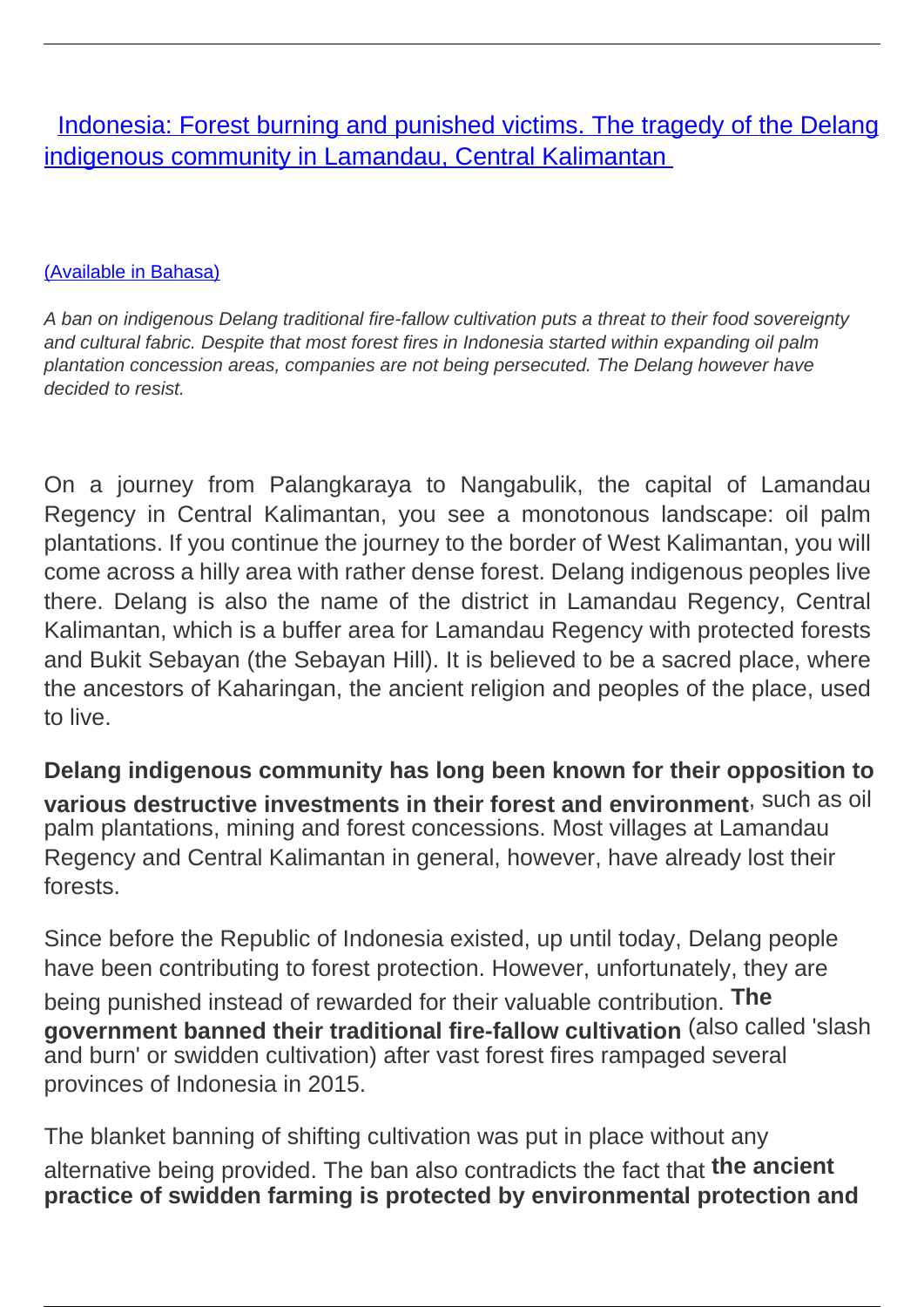**management Law**. Article 62 of the law allows indigenous communities to carry out fire-fallow cultivation on a maximum area of 2 hectares per family for planting local crop varieties and by building a ditch to prevent fire spread.

# **Banning shifting cultivation farming without providing any alternative is a**

**tragedy for the Delang community**. **They have become victims of forest fires and forest clearing by corporate burning.** However, instead of receiving recovery support or compensation for damage caused by others, they have been punished. The government, using police and the army, harasses them, threatens villagers with many years of imprisonment, terrorizes communities with water bombs thrown from helicopters. The water used was sourced from fish ponds traditionally used by communities: their ponds were emptied and the water poured back at them in the water bombing.

### **Forest and land burning in Central Kalimantan**

Forest and land fire incidents have been increasing in Indonesia in the last decade. In 1997 and 1998, forest and land fires were spotted in Sumatera, Kalimantan and Papua, with more than 2 million hectares of peatland having been burnt. These fires became one of the biggest contributors of greenhouse gas emissions in Indonesia. (1) **In 2015, forest and land fires took a total area of 1.7 million hectares** (2), of which 770,000 hectares were in Central Kalimantan and 35.9% of this was peatland. (3)

Forest and land fires in Central Kalimantan have been recorded since 1992, which coincides with the development of oil palm plantation in Kotawaringin Barat and Kotawaringin Timur Regency. (4) Forest and land burning in Central Kalimantan has three interconnected major factors, namely 1) deforestation and degraded land due to logging, 2) uncontrolled oil palm plantation expansion and 3) corporation's control over an expanding area of land.

**80 per cent of forests in Central Kalimantan have been converted into oil palm plantation or been destroyed through mining**, the highest figure of deforestation in Indonesia. (5)

Central Kalimantan's forestry office affirms that in 2010 there were more than 7 million hectares of degraded land, mainly due to logging activities. The Watershed Management office of Kahayan emphasized that 7.27 million hectares of the remaining Central Kalimantan forests have been destroyed, with a deforestation rate of 150,000 hectares per year. (7) **Logged forests and degraded land with scrub are prone to fires.** (8) Large fires are less common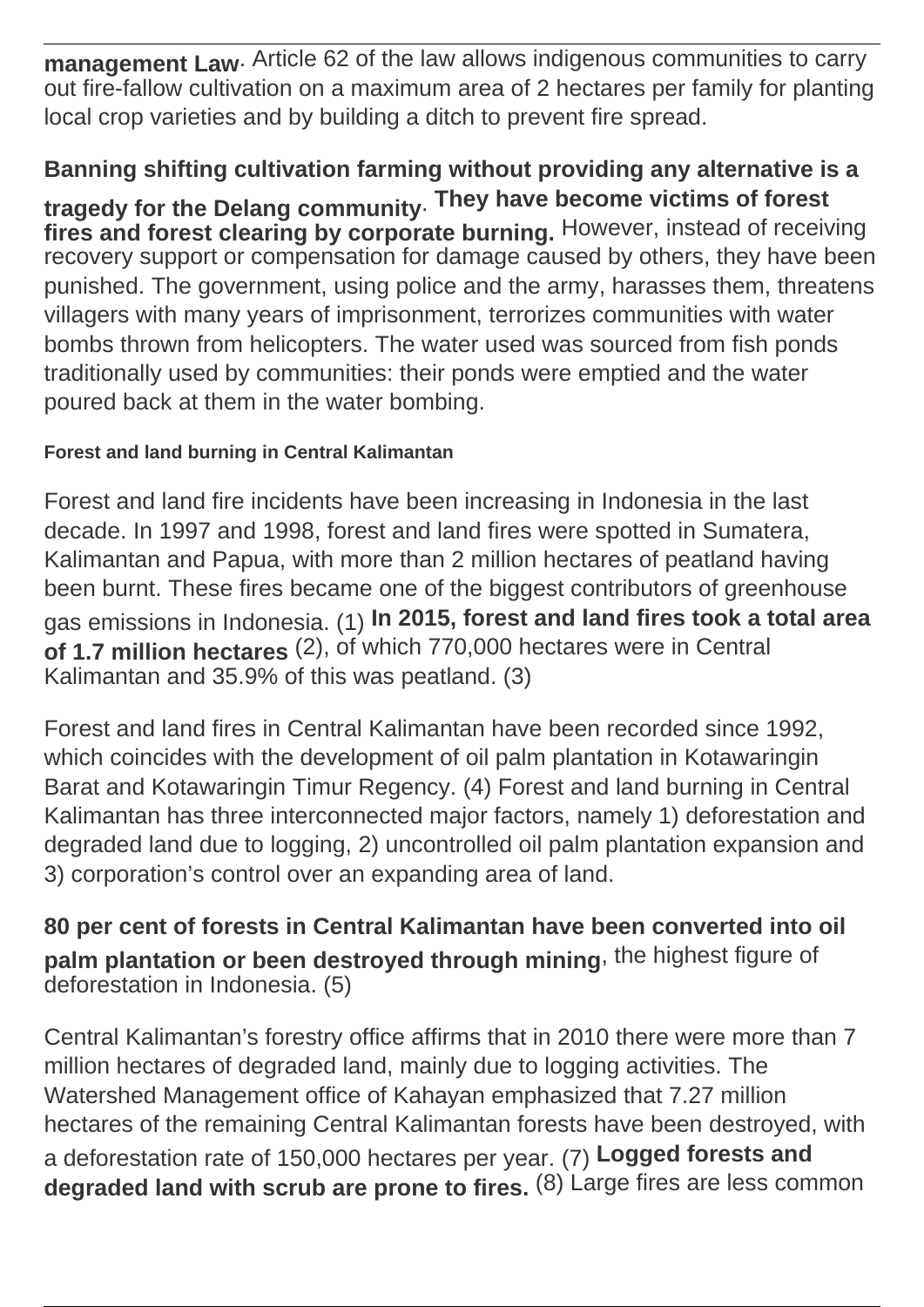in intact tropical forests and, only after a prolonged dry season, these forests would become more vulnerable. Central **Kalimantan's government adopted a policy that stipulated that oil palm plantations are supposed to only expand on "degraded land", however, in reality, intact forests have also been converted into oil palm estates**. (9) The change in forests and climatic events like "El Niño" have aggravated forest fires in the last 20 years. (10)

Oil palm plantation companies began their operations in Central Kalimantan in 1992. Regional regulation essentially facilitates oil palm investment in the region. (11) As a result, massive expansion of oil palm plantations took place unchecked. **Forest and agricultural land, including peatland, have been converted without hesitation.** The total allowed conversion area covers almost the same or a bigger area than that of the regency itself. This reveals an out-ofcontrol permit issuance. In 2012, at least 5 regencies issued land conversion permits to companies that covered equal or bigger areas as the administrative regency itself.

Lamandau Regency, where Delang people live, is one of these regencies. **With a total area of 641,400 hectares, the Lamandau Regency authority issued permits to corporations covering a total area of 530,526 hectares**. Barito Utara Regency issued permits covering a total area of 1,452,468 hectares, whilst the actual size of the regency is only 830,000 hectares. Kapuas Regency issued permits for 1,761,579 hectares on a total size of 1,499,900 hectares. Gunung Mas Regency issued permits for 996,251 hectares for an actual size of 1,080.400 hectares. Barito Timur Regency issued permits for 359,043 hectares on an actual size of 383,400 hectares. (12)

The Indonesian NGO WALHI Central Kalimantan noted that corporations control 12,7 million hectares of a total 15.3 million hectares of land - more than 80 per cent of the province. They acquired control through logging, oil palm plantation and mining concessions. (13) **Many land and forest fires started within these concession areas. In 2015 WALHI recorded 17,676 hotspots in Central Kalimantan, with the majority of those located in corporate concession areas.** 

A 2008 study by Pasaribu, S.M and Friyatno Supena explained that the cause of fires in Kalimantan was associated with land clearing to establish plantations. According to the study, traditional shifting cultivation systems also contributed to land fires, although only 20 per cent. (14)

**Indigenous communities as shield**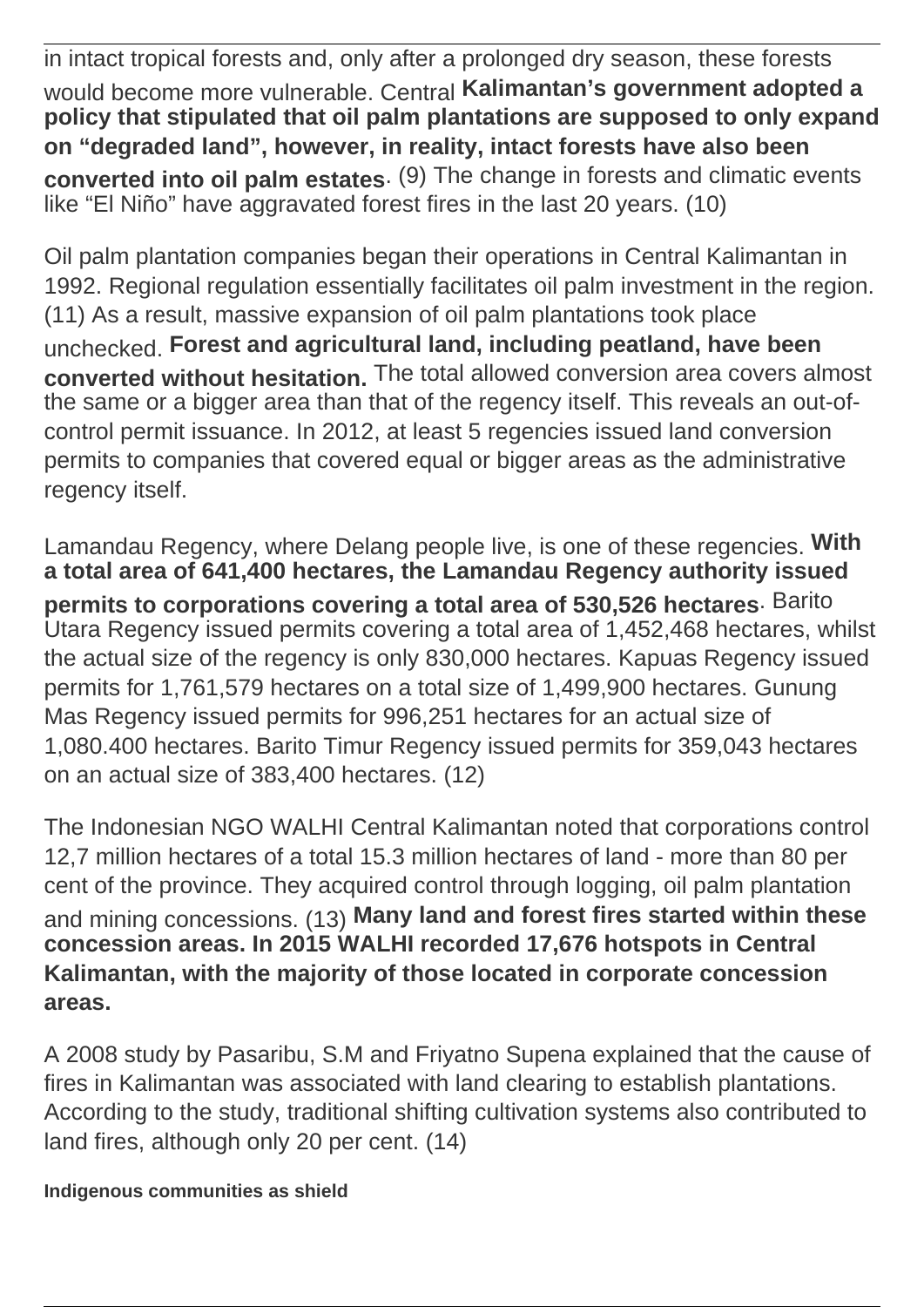The majority of land and forest fires have been located inside big companies' concessions. Yet, there is little legal persecution. WALHI Central Kalimantan noted that only 30 corporations were investigated and 10 of these cases are already closed without the companies having been held responsible. None of their cases were followed up. (15) At the national level, the central government listed 413 companies allegedly involved in a total area of 1.7 million hectares and only 14 were sanctioned. Further, WALHI explained, law enforcement has not yet touched the big actors which are involved in vast area of forest burning. Those include Wilmar Group, Best Agro International, Sinar Mas, Musimas, Minamas and Julong Group. They control land use not only through their own concessions but also through the purchase of crude palm oil from mid-size and small companies and profit from land and forest burning on these smaller companies' land. Sanctions and legal persecution are random and selective. (16) In Central Kalimantan, the big companies involved in forest burning include Sinar Mas and Wilmar. (17)

Land clearing using mechanical equipment is twice as expensive as by fires. (18) Oil palm companies employ local people to clear the land through burning.  $(19)$ 

Research by Bambang Hero, a lecturer at the Forestry Department of Bogor Agriculture Institute, revealed that in 2015 many corporations employed local people to clear land using fire. **Companies are using them as a 'human shield' to prevent legal consequences from using fire to clear the land and forest**. When the team to verify fire incidence visited the site, the companies would claim that the cleared land belonged to the local community. Six months later, the very land would have changed hands to the corporation and local people who were blamed for clearing the land were nowhere to be seen. (20)

There is a systematic attempt to portray corporate crime as individual crime by **putting the blame on indigenous or local communities**. The regulation that protects local indigenous farming practices is used to shape public opinion so local customary communities are blamed for forest burning, even where the fires are a result of clearing within concession areas.

Instead of enforcing the law, the government prefers to punish indigenous communities, including the Delang people, for alleged crimes they have not committed. Central Kalimantan's regulation protecting indigenous Dayak communities' traditional farming practices was revoked by Government regulation No.15/2015. **'No burning' signs were posted on every street corner**. The army and police were sent to villages to check and harass people.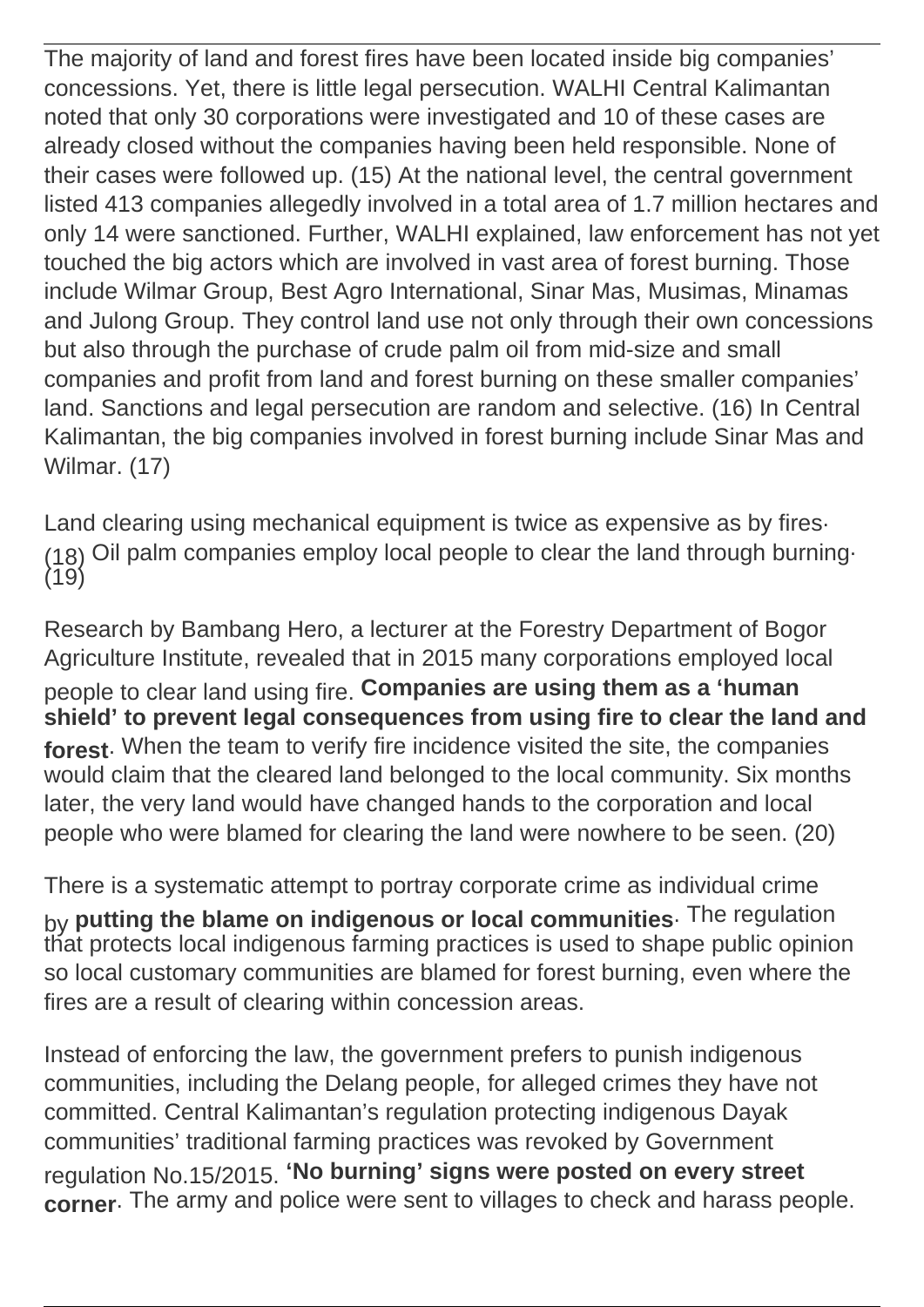Those indigenous groups who continued to practice slash-and-burn farming were terrorized, **water bombs were dropped from helicopters to put out the fires used within their traditional farming systems**.

### **Victims are punished**

The indigenous Delang community is the victim. They have been exposed to the dangerous smoke of forest and land fires that originate in the concession areas controlled by the corporations. They also have taken the brunt of the expansion of the oil palm industry, which resulted in severe economic pressure on Delang peoples and their traditional economies.

In the last 10 years**, in addition to losing land to oil palm plantations, the Delang have been exposed to economic pressure due to government policies that are not supportive to local people**. They include (1) the drop of the rubber price, (2) the appropriation of community living spaces through designation of villages into forestry areas, (3) deforestation and climate change, (4) the expansion of monoculture oil palm plantations, and (5) environmental degradation through illegal logging by companies.

Rubber is the main crop from which Delang indigenous community generates income, besides rice, dogfruit and fruits. Since the government banned the export of raw rubber, the price has fallen from 20,000 rupiah in 2009 to 5,000 – 6,000 rupiah nowadays.

**The issuance of excessive permits for corporate activities resulted in high deforestation rates**. **Loss of forest has also changed the micro-climate, which in turn affects farming cycles, too**. This complicates traditional agriculture. Prolonged rainy seasons and extreme dry seasons lead to a drop in productivity and failed harvests. Unlike before, rice harvests are no longer sufficient to live on for a year. An increase in insect outbreaks further aggravates the situation.

Before oil palm arrived in the area, rice grew well and gave a good yield. There was no insect outbreak. Now, rats and bugs attack people's gardens and have become serious problems. Fruit trees are replaced by oil palm and bees are gone, which has led to a drop in fruit and honey production. On top of this, illegal logging is rampant in the area adjacent to the Delang land, especially after two logging companies started their operation there.

The economic situation of Delang people is dire. Many have sold their land to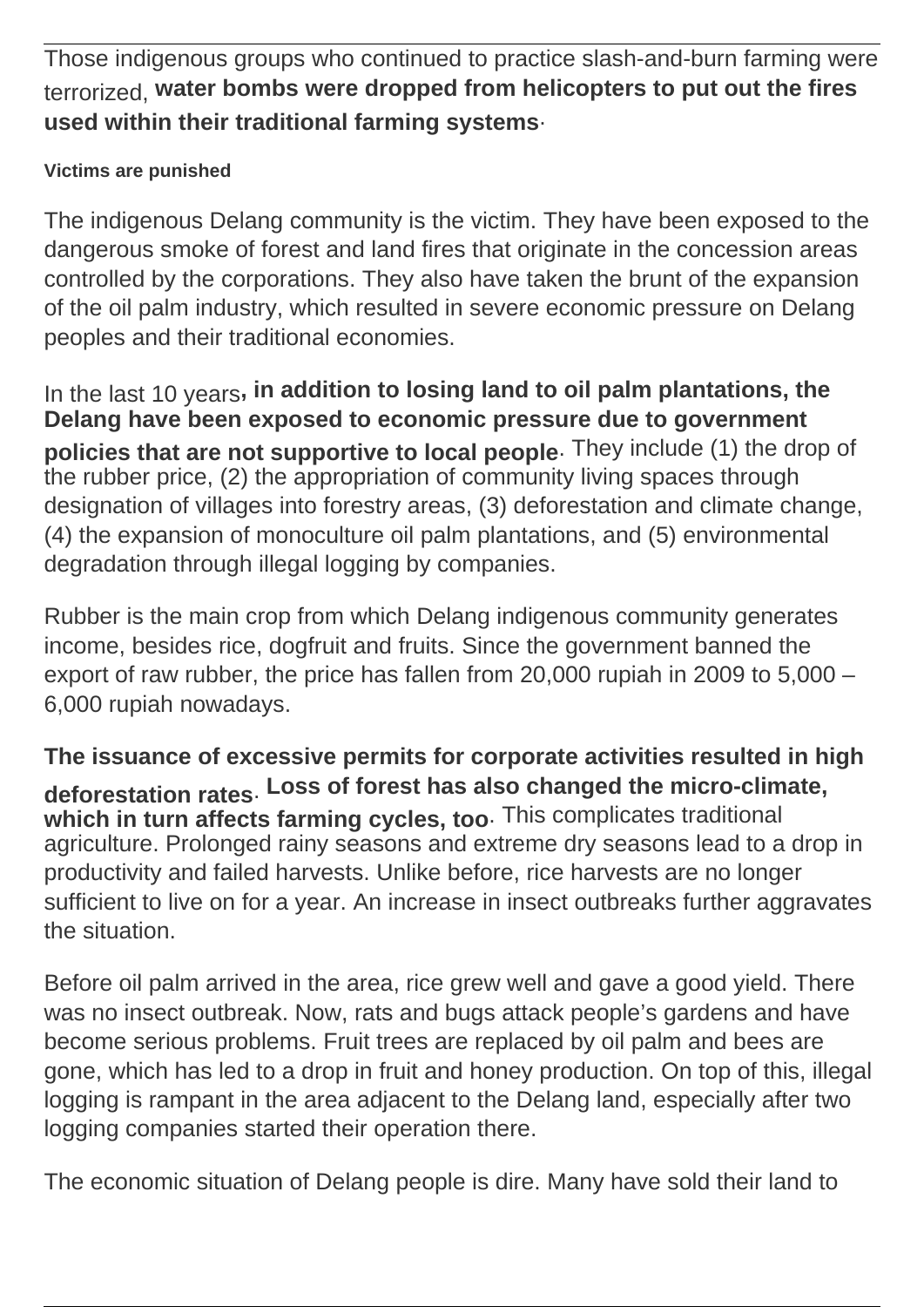ease economic problems. The government is adding to the problems by banning traditional farming. **People are afraid of the police and the military in charge of enforcing the ban, and yet, in order to survive, people have to farm wherever take-over from corporate concessions has left a little space and opportunity**. Because of that, often the harvest is poor. Some dare to carry on with swidden farming. Due to these economic pressures, many have to look for work outside the villages.

Delang people have been treated unjustly. They are not the culprits of forest and land fires. They burn and clear their own fields. People's fields are not concession land. **A field is a small plot of land, less than one hectare, whereas concession land can be hundreds to thousands of hectares in size.** Farming is for subsistence, not for profit. **There have never been large forest fires in Delang due to their traditional small farming practices**. Delang people (and Dayak peoples in general) apply a "fencing" system when practicing shifting cultivation, guided by strict indigenous rules and hefty fines for violators. Each household can only manage one hectare of land and the burning is managed collectively. It's a significantly different practice to the way corporations use fire, where thousands of hectares of land and forests are burned without any capacity to control it.

**The ban of traditional farming is not only denying people's right to food sovereignty** and rights to a livelihood, but **it also decimates the social and cultural fabric of indigenous communities that is connected to these farming activities**. People are frustrated with the economic pressure they are facing and with the government policies that put even more pressure to them and

jeopardize their livelihoods. In the end, **the Delang have decided to resist**. They will carry on with traditional swidden farming and they are ready to be put into jail together.

# Sri Palupi | The Institute for Ecosoc Rights, Indonesia

(1) Adinugroho WC., I NN Suryadiputra, BH Saharjo, dan L Siboro. 2005. Panduan Pengendalian Kebakaran Hutan dan Lahan Gambut. Proyek Climate Change, Forests and Peatlands in Indonesia. (Guidance on Forest and Peatland Fires Management). Wetlands International – Indonesia Programme dan Wildlife Habitat Canada. Bogor. Indonesia dalam <sup>Kebakaran</sup> Hutan Dan Lahan: Sebuah Tinjauan Analisis Kelembagaan (in 'Forest and Land Fires: Institutional Analysis Review')

(2) Karnawati. 2015. Pelajaran dari Kebakaran Hutan dan Lahan. (Lessons from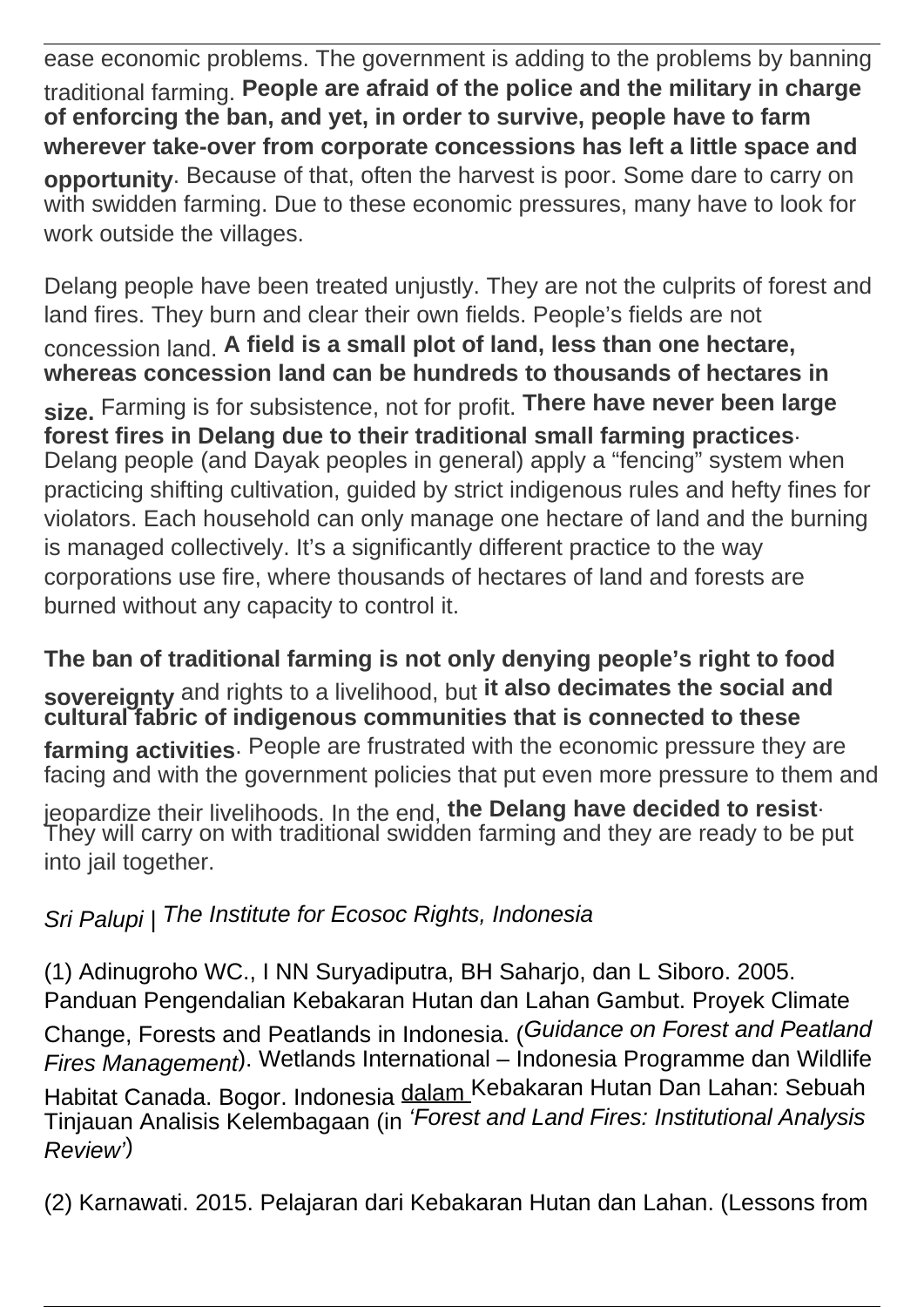forest and land

fires)

[http://nasional.kompas.com/read/2015/10/30/18000081/Pelajaran.dari.Kebakara](http://nasional.kompas.com/read/2015/10/30/18000081/Pelajaran.dari.Kebakaran.Hutan.dan.Lahan) [n.Hutan.dan.Lahan](http://nasional.kompas.com/read/2015/10/30/18000081/Pelajaran.dari.Kebakaran.Hutan.dan.Lahan)

(3) [http://hutaninstitute.or.id/surat-terbuka-ngo-indonesia-kepada-pemerintah](http://hutaninstitute.or.id/surat-terbuka-ngo-indonesia-kepada-pemerintah-republik-indonesia/)[republik-indonesia/](http://hutaninstitute.or.id/surat-terbuka-ngo-indonesia-kepada-pemerintah-republik-indonesia/)

(4) [http://interseksi.org/archive/publications/essays/articles/pengaruh\\_sawit.html](http://interseksi.org/archive/publications/essays/articles/pengaruh_sawit.html) <u>àálam</u> Dilema Kebijakan Yang Pro Rakyat, Kritis, Vol. XXIV, No.2, 2015

(5) [http://www.antaranews.com/berita/466282/80-persen-hutan-kalimantan](http://www.antaranews.com/berita/466282/80-persen-hutan-kalimantan-tengah-beralih-fungsi)[tengah-beralih-fungsi](http://www.antaranews.com/berita/466282/80-persen-hutan-kalimantan-tengah-beralih-fungsi)

(6) Statistik Bidang Planologi Kehutanan tahun 2011, Badan Planologi Kementrian Kehutanan, dalam Laporan Pemantauan Kejahatan Sektor Kehutanan di Wilayah Moratorium Kalimantan Tengah, WALHI Kalimantan Tengah (Statistic of Forestry Planology Sector 2011, Planology Agency of Forestry Minister, in Report on monitoring of forestry sector crimes on moratorium area in Central Kalimantan, WALHI Central Kalimantan)

(7) Kalimantan Pos, 27 April 2010

(8) [https://www.wri.org/sites/default/files/pdf/indoforest\\_chap4\\_id.pdf](https://www.wri.org/sites/default/files/pdf/indoforest_chap4_id.pdf)

(9) Lihat hasil riset the Institute for Ecosoc Rights di Kalimantan Tengah: "Palm Oil Industri and Human Rights, 2014" (See research of the Institute for Ecosoc Rights in Central Kalimantan: "Palm Oil Industry and Human Rights, 2014".)

(10) [https://www.wri.org/sites/default/files/pdf/indoforest\\_chap4\\_id.pdf](https://www.wri.org/sites/default/files/pdf/indoforest_chap4_id.pdf)

(11) Sejarah Perkebunan Kelapa Sawit di Kalimantan Tengah, Dinas Perkebunan Provinsi Kalimantan Tengah, 2009 (The history of Oil Palm Plantations in Central Kalimantan, Plantation Office of Central Kalimantan Province, 2009)

(12) Palangka Post, 1 Juni 2011 dalam The Institute for Ecosoc Rights, Palm Oil Industri and Human Rights, Jakarta 2014, page 16 (Palangka Post, 1 June 2011 in The Institute for Ecosoc Rights, Palm Oil Industry and Human Rights)

(13) WALHI's presentation for researchers of the Institute for Ecosoc Rights,